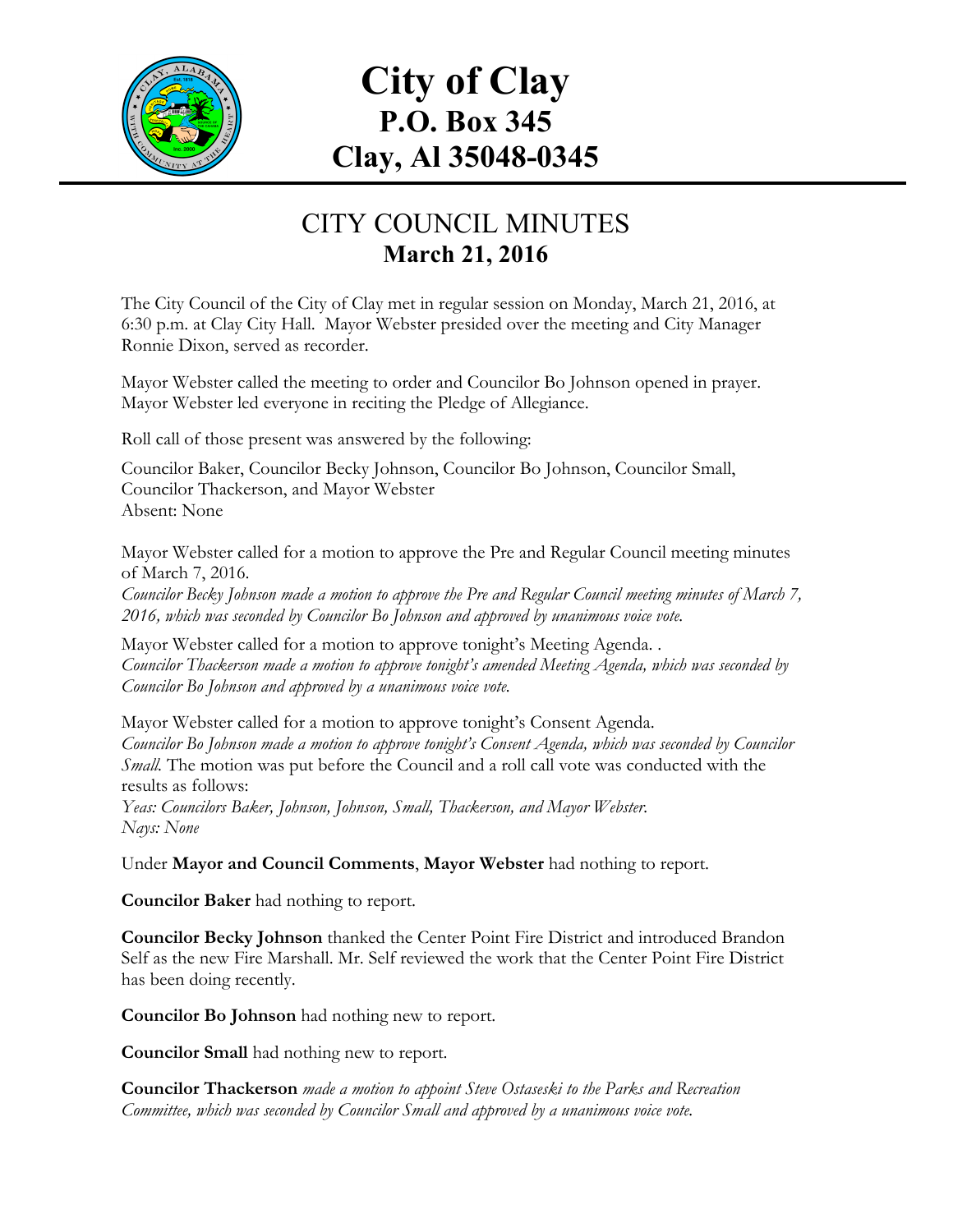

## **CITY OF CLAY CITY COUNCIL MINUTES March 21, 2016**

Under **Reading of Petitions, Applications, Complaints, Appeals, Communications, etc.,** Mayor Webster announced that there were none.

Under the **City Manager's Report**, Mr. Dixon reported the account balances in the General Fund =  $$784,512.50$ ; Contractors Bond =  $$190,763.80$ ; Capital Improvement Fund = \$405,606.48; 4 & 5 Cent Gasoline Fund = \$173,389.40; 7 Cent Gasoline Fund = \$90,748.69; Road Project Fund = \$325,000.00; Contingency Fund = \$750,000.00; BBT Fund= \$81,713.84; Ballpark Revenue =  $$28,057.75$ ; and Ballpark Expense =  $$46,690.01$ ).

Mr. Dixon informed the Council that the City will move \$200,000.00 out of the General Fund into a new fund for building the library and fire department that the Council approved in the most recent budget.

Councilor Small asked for the status of hiring two deputies. Mr. Dixon answered that the openings have been posted and he anticipates having the new deputies by the end of April.

Councilor Thackerson asked about the paving progress. Mr. Dixon answered that Somersby has been finished and they are working on Steeplechase repairs and will begin Ambassador later in the week.

Under the **Public Hearing,** Mayor Webster introduced the Public Hearing for Z-2016-03, rezoning 5594 Old Springville Road, 4333 Paradise Lane, and 4336 Paradise Lane to high density single family residential. Mr. Dixon summarized the application and Planning and Zoning hearing and informed the Council that Planning and Zoning recommended rezoning unanimously. Mayor Webster asked if there was anyone present who wished to speak for or against the case. Mayor Webster recognized Ms. Kathy Young of 5528 Old Springville Road. Ms. Young spoke about traffic and asked if the developer would install a turn lane. Mr. Dixon answered that the turn lane would be addressed when the developer submits final plans. Councilor Baker verified that the high density zone does not allow apartments.

*Councilor Becky Johnson made a motion to approve Z-2016-03, rezoning 5594 Old Springville Road, 4333 Paradise Lane, and 4336 Paradise Lane to high density single family residential, which was seconded by Councilor Bo Johnson.* The motion was put before the Council and a roll call vote was conducted with the results as follows:

*Yeas: Councilors Baker, Johnson, Johnson, Small, Thackerson, and Mayor Webster Nays: None*

Mayor Webster introduced the public hearing for ALC-2016-01, sale of beer and wine for off premise consumption at Circle K Stores Inc. Mr. Dixon reviewed this application informing the Council that the application has been made because Circle K is taking over Kangaroo stores and the alcohol application is a requirement for owner change. Mayor Webster asked if there was anyone present who wished to speak for or against this case and there was no response.

*Councilor Small made a motion to approve ALC-2016-01, sale of beer and wine for off premise consumption at Circle K Stores Inc., which was seconded by Councilor Thackerson.* The motion was put before the